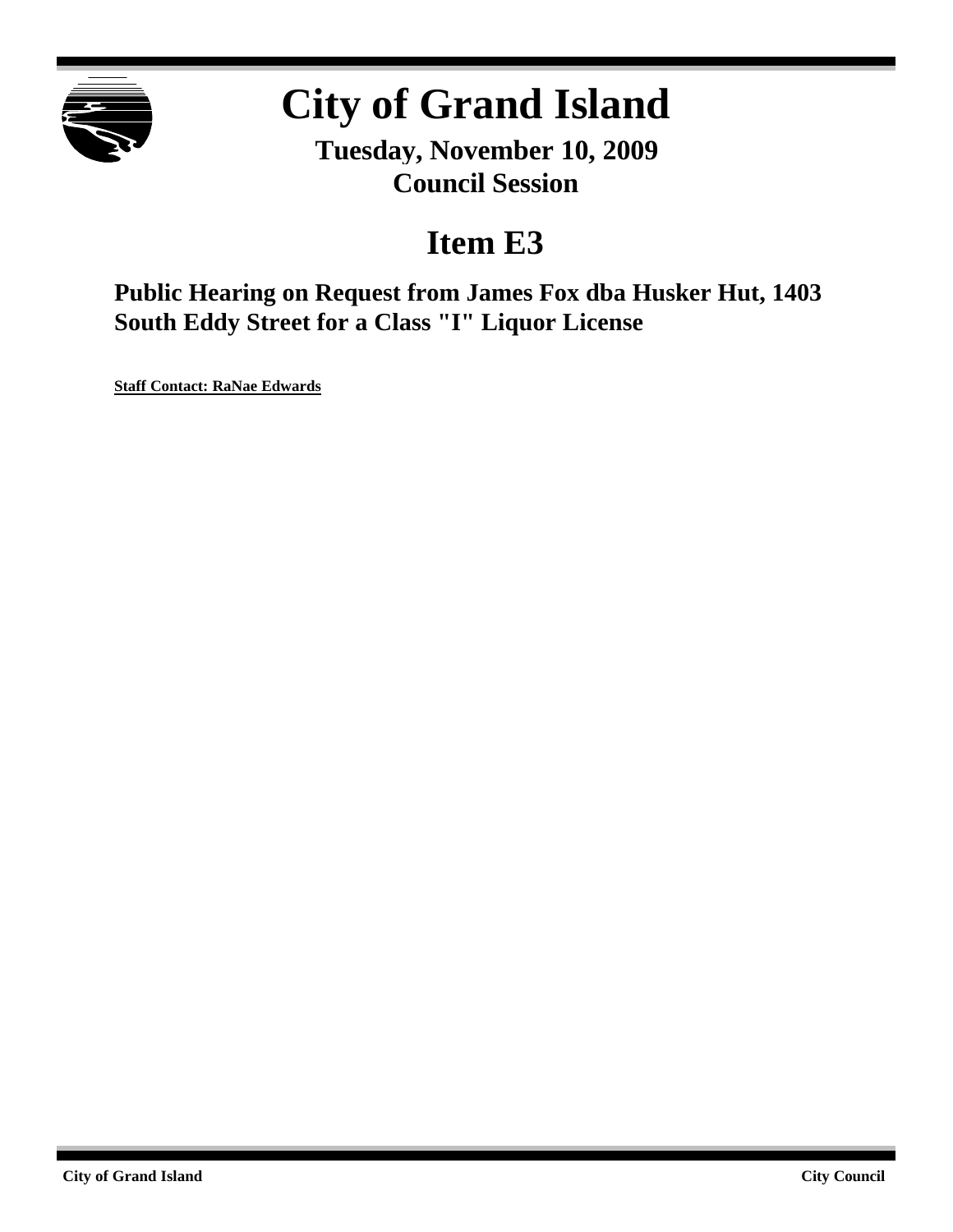## **Council Agenda Memo**

| From:           | RaNae Edwards, City Clerk                                                                                            |
|-----------------|----------------------------------------------------------------------------------------------------------------------|
| <b>Meeting:</b> | November 10, 2009                                                                                                    |
| Subject:        | Public Hearing on Request from James Fox dba Husker<br>Hut, 1403 South Eddy Street for a Class "I" Liquor<br>License |
| Item $\#$ 's:   | E-3 & I-3                                                                                                            |
| $Presenter(s):$ | RaNae Edwards, City Clerk                                                                                            |

### **Background**

Section 4-2 of the Grand Island City Code declares the intent of the City Council regarding liquor licenses and the sale of alcohol.

#### **Declared Legislative Intent**

It is hereby declared to be the intent and purpose of the city council in adopting and administering the provisions of this chapter:

- (A) To express the community sentiment that the control of availability of alcoholic liquor to the public in general and to minors in particular promotes the public health, safety, and welfare;
- (B) To encourage temperance in the consumption of alcoholic liquor by sound and careful control and regulation of the sale and distribution thereof; and
- (C) To ensure that the number of retail outlets and the manner in which they are operated is such that they can be adequately policed by local law enforcement agencies so that the abuse of alcohol and the occurrence of alcohol-related crimes and offenses is kept to a minimum.

### **Discussion**

James Fox dba Husker Hut, 1403 South Eddy Street has submitted an application for a Class "I" Liquor License. A Class "I" Liquor License allows for the sale of alcohol on sale only inside the corporate limits of the city.

City Council action is required and forwarded to the Nebraska Liquor Control Commission for issuance of all licenses. This application has been reviewed by the Clerk, Building, Fire, Health, and Police Departments.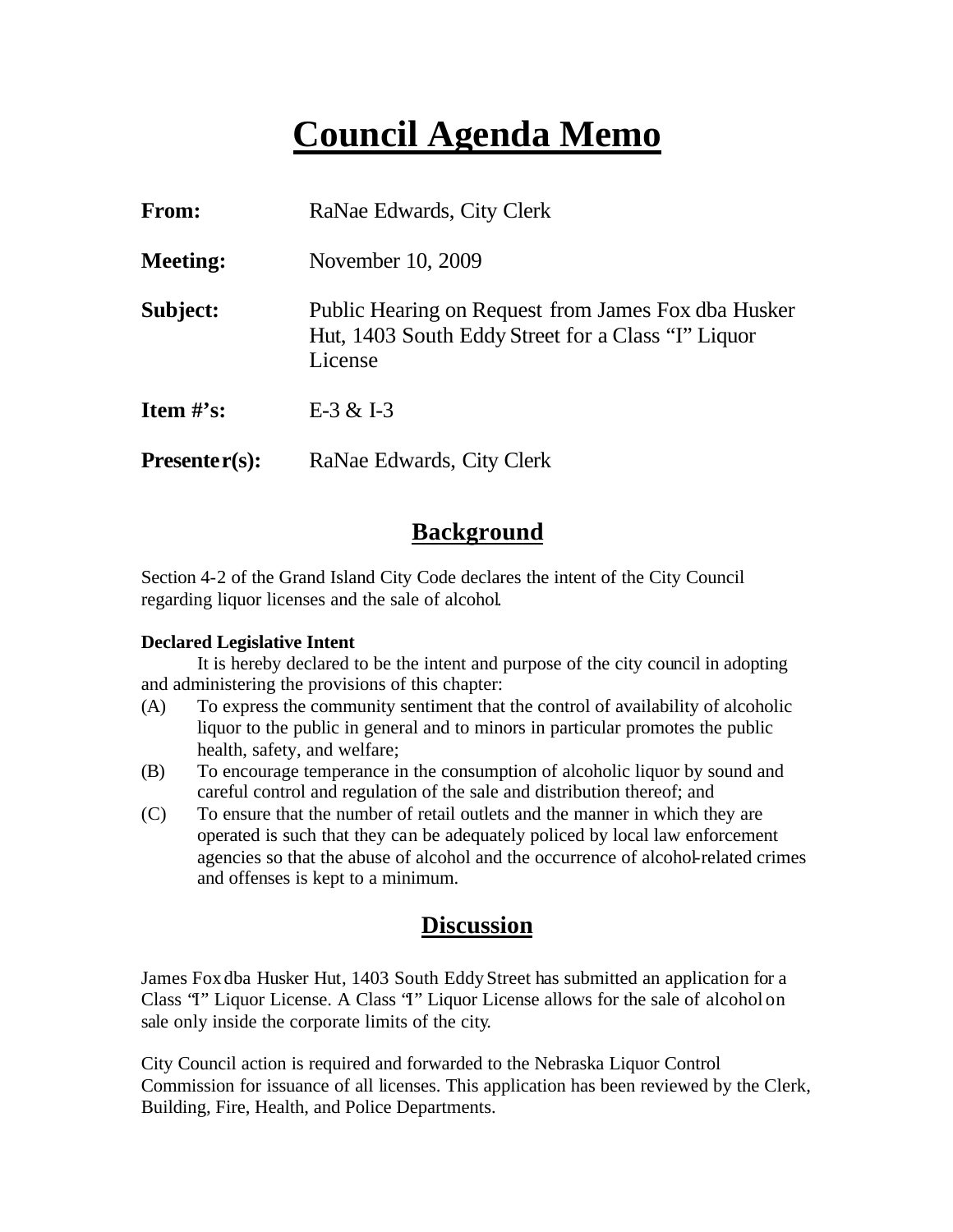The Police Department report (see attached) recommends Council deny this application based on the Nebraska Liquor Control Act (Part II Chapter 2 Section 010.01) for a false application and Section 53-125 for a person who is not of good character and reputation in the community in which he or she resides.

The City Clerk was informed no inspections have been requested by Mr. Fox as required in a letter mailed on October 23, 2009 (see attached). Based on the Grand Island City Code Chapter 4 for failure to request inspections and/or complete interviews it is the recommendation of the City Clerk that Council deny this application.

## **Alternatives**

It appears that the Council has the following alternatives concerning the issue at hand. The Council may:

- 1. Approve the application.
- 2. Forward to the Nebraska Liquor Control Commission with no recommendation.
- 3. Forward to the Nebraska Liquor Control Commission with recommendations.
- 4. Deny the application.

### **Recommendation**

Based on the Nebraska Liquor Control Commission's criteria for the approval of Liquor Licenses, City Administration recommends that the Council deny the application.

## **Sample Motion**

Move to deny the application of James Fox dba Husker Hut, 1403 South Eddy Street for a Class "I" Liquor License based on the following:

- 1. False application Nebraska Liquor Control Act (Part II Chapter 2, Section 010.01)
- 2. Not of good character and reputation in the community Nebraska Liquor Control Rules and Regulations Section 53-125
- 3. Failure to request inspections and/or complete interviews Grand Island City Code Chapter 4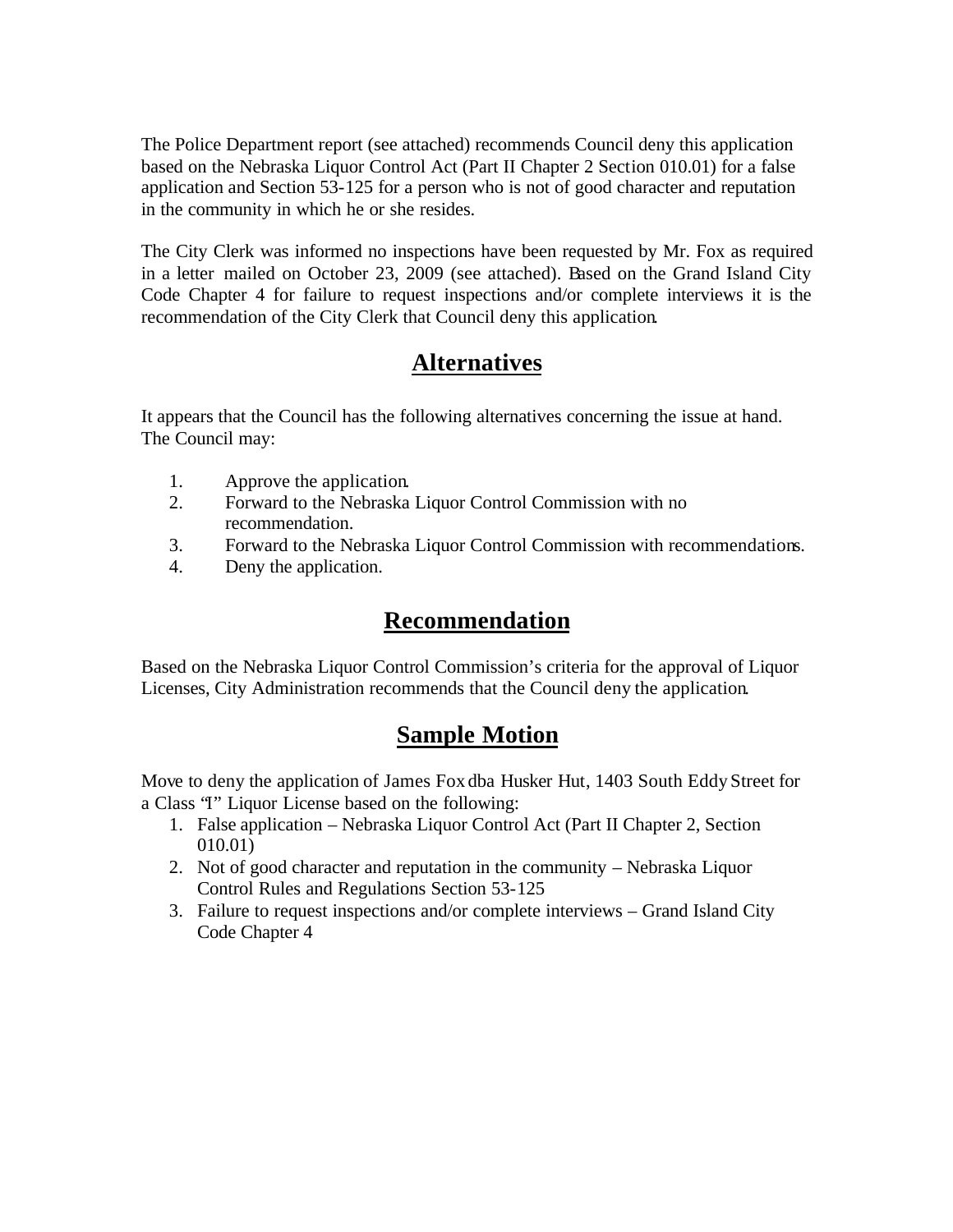Grand Island Police Department  $11/04/09$ 450 Page: 1  $16:24$ LAW INCIDENT TABLE City<br>
Cocurred after : 16:07:26 10/29/2009<br>
Occurred before : 16:07:26 10/29/2009<br>
When reported : 16:07:26 10/29/2009<br>
Date disposition declared : 10/29/2009<br>
Date disposition declared : 10/29/2009<br>
Incident number : L091 Complainant name number <br>
Area location code : PCID Police - CID<br>
Received by : Vitera D<br>
How received : T Telephone<br>
Agency code : GIPD Grand Island Police Department<br>
Responsible officer : Vitera D<br>
Offense as Taken :<br>
. Offense as Taken ACT Active<br>
Misc. number<br>
Geobase address ID:<br>
Long-term call ID:<br>
Clearance Code<br>
Tudis INVOLVEMENTS: Px Record # Date Description Relationship LAW INCIDENT CIRCUMSTANCES: Se Circu Circumstance code Miscellaneous 1 LT03 Bar/Night Club LAW INCIDENT NARRATIVE: Liquor License Investigation on "The Hut" LAW INCIDENT RESPONDERS DETAIL: Se Responding offi Unit n Unit number 1 Vitera D 318 Vitera D LAW SUPPLEMENTAL NARRATIVE: Seq Name Date 1 Vitera D 10:10:03 11/04/2009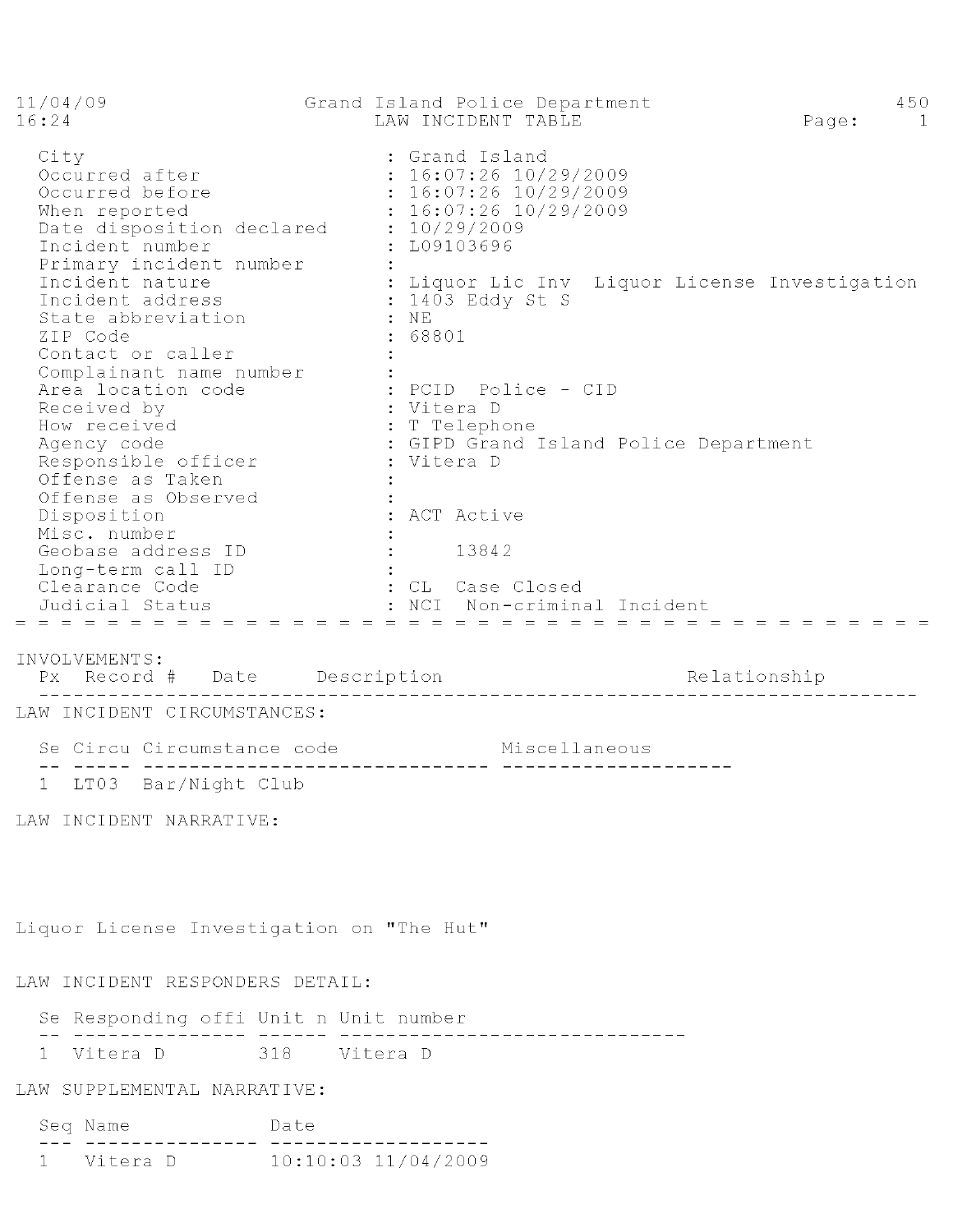$11/04/09$ <br>16:24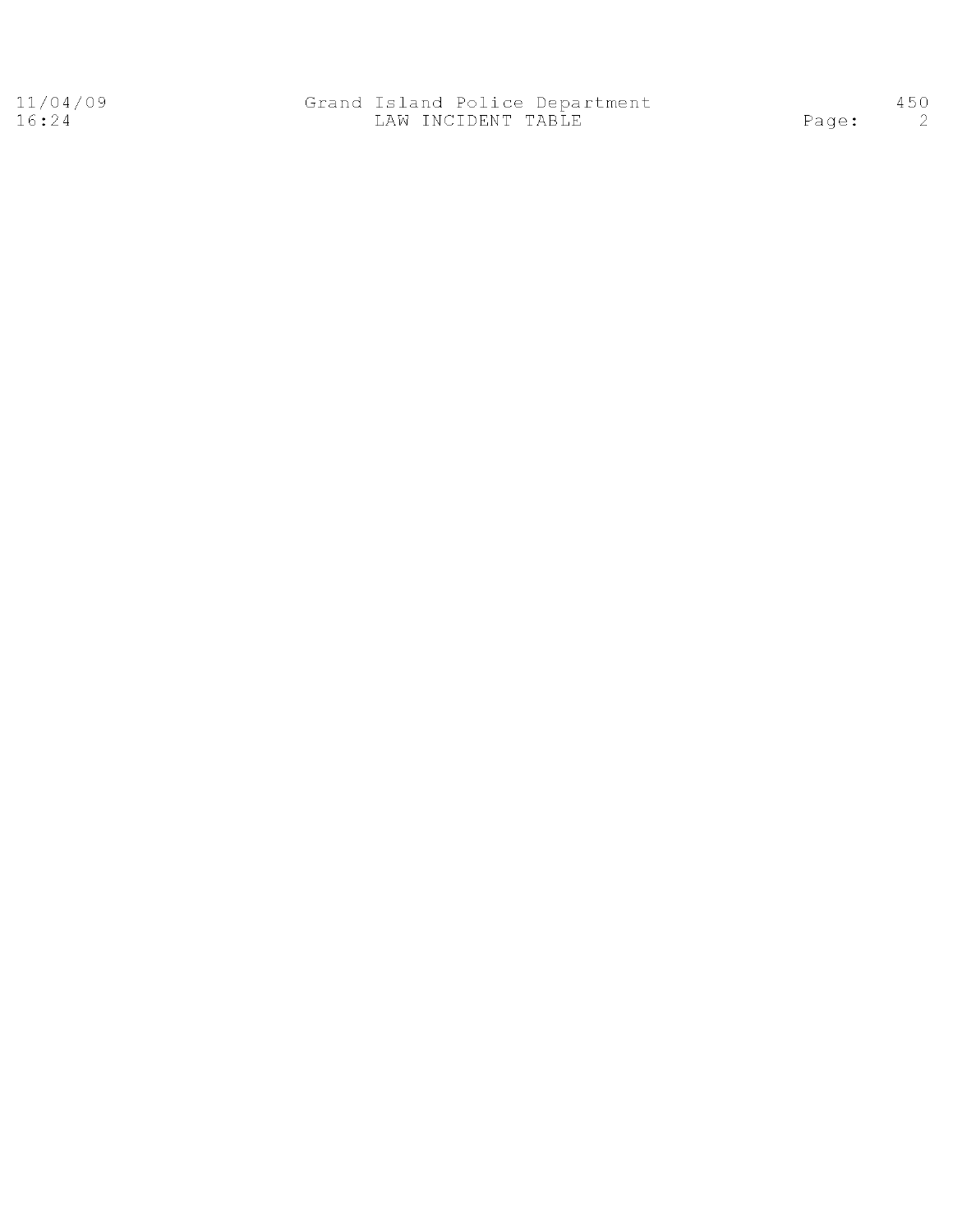$11/04/09$  $16:24$ 

#### Grand Island Police Department LAW INCIDENT TABLE

Page:

450

 $-3$ 

#### Grand Island Police Department Supplemental Report

In reviewing James Fox's application, I found that he disclosed three traffic violations. One in 2003, one in 2006, and one in 2009. I checked James through Spillman and did not find an entry. When I checked James through NCJIS, I found<br>numerous undisclosed traffic convictions: 1. 5/11/00- traffic control device. 2. 6/9/00- speeding and no operator's license. 3. 11/14/00- no registration and violation of motor carrier safety regulations (misuse Farm Local "A" plate).  $4.$  $2/28/01$ - speeding. 5.  $5/12/01$ - no registration 6.  $8/2/01$ - violate motor carrier safety regulations 7. 1/26/05- muffler violation 8. 3/15/05-Noise/smoke violation. James does not have any warrants for his arrest, and his license is valid.

On the application, it clearly asks "Has anyone who is a party to this application, or their spouse, ever been convicted of or plead quilty to any charge. Charge means any charge alleging a felony, misdemeanor, violation of a federal or state law, a violation of a local law, ordinance or resolution."

James' failure to disclose his traffic convictions technically makes the application false according to the Nebraska Liquor Control Act (Part II Chapter 2 Section 010.01). The undisclosed convictions would fall under state law or local ordinance. Either way, the convictions are either an infraction or a misdemeanor that does not rise to the level of a Class I Misdemeanor in a specified crime under Nebraska State Statute Chapter 28 that would automatically nullify the liquor license.

James has a Husker Hut in Atlanta, NE which is in Phelps County. On 11/3/09, I spoke to a deputy with the Phelps County Sheriff's Office. I was told that James is not what you would call "law enforcement friendly." He has come running out of his bar and yelled at deputies on traffic stops accusing them of harassing his customers. One person also came forward and told Phelps County authorities that James was using meth. It was never proven. Other than his<br>attitude towards law enforcement and the possibility of drug use, I was told that they don't really have any problems at his bar. However, keep in mind that according to the 2000 census, the Village of Atlanta, NE had only 130 people.

James also used to have a liquor license in Harlan County. I spoke to two<br>deputies there and was given a similar report from what I learned from Phelps County. I was told of an incident where James went to another man's house, kicked his door in and assaulted him. All parties involved later agreed that it was a misunderstanding and no charges were ever filed. I was told that James' rapport with law enforcement is not good, but they had very few problems at his business.

I checked the NLCC web site and found that James has had the Husker Hut in Atlanta for over twelve years. I could only find one violation of selling to a minor where the license was suspended for ten days.

On 11/4/09, I tried calling James three times using the number he provided on the application. Each time, I got a fax machine.

All in all, the Grand Island Police Department recommends that the City of Grand Island deny the liquor license for the Husker Hut. The application is technically false since James didn't disclose all of his traffic convictions. In addition, the phone number is not valid, he lives in a different county, and isn't readily available to me for this investigation. Finally, I received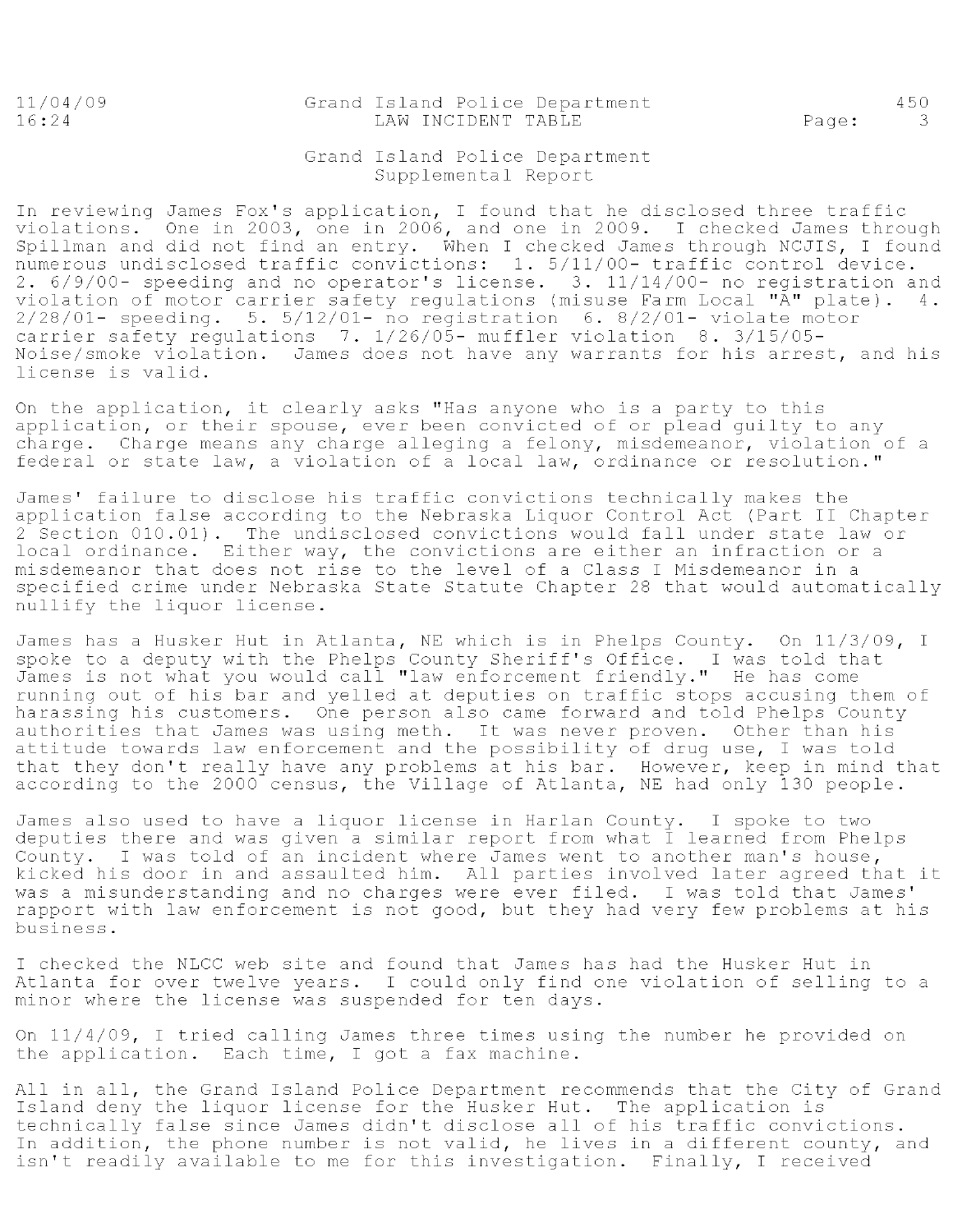$11/04/09$  $16:24$ 

Page:  $4<sup>1</sup>$ 

450

unfavorable reports from law enforcement in two counties about his character and standing in the community where he was living at the time. 53-125 of the<br>Nebraska Liquor Control Act states in part that, "No license of any kind shall be issued to a person who is not of good character and reputation in the community in which he or she resides."

Date, Time: Wed Nov 04 12:05:53 CST 2009 Reporting Officer: Vitera Unit #:  $865$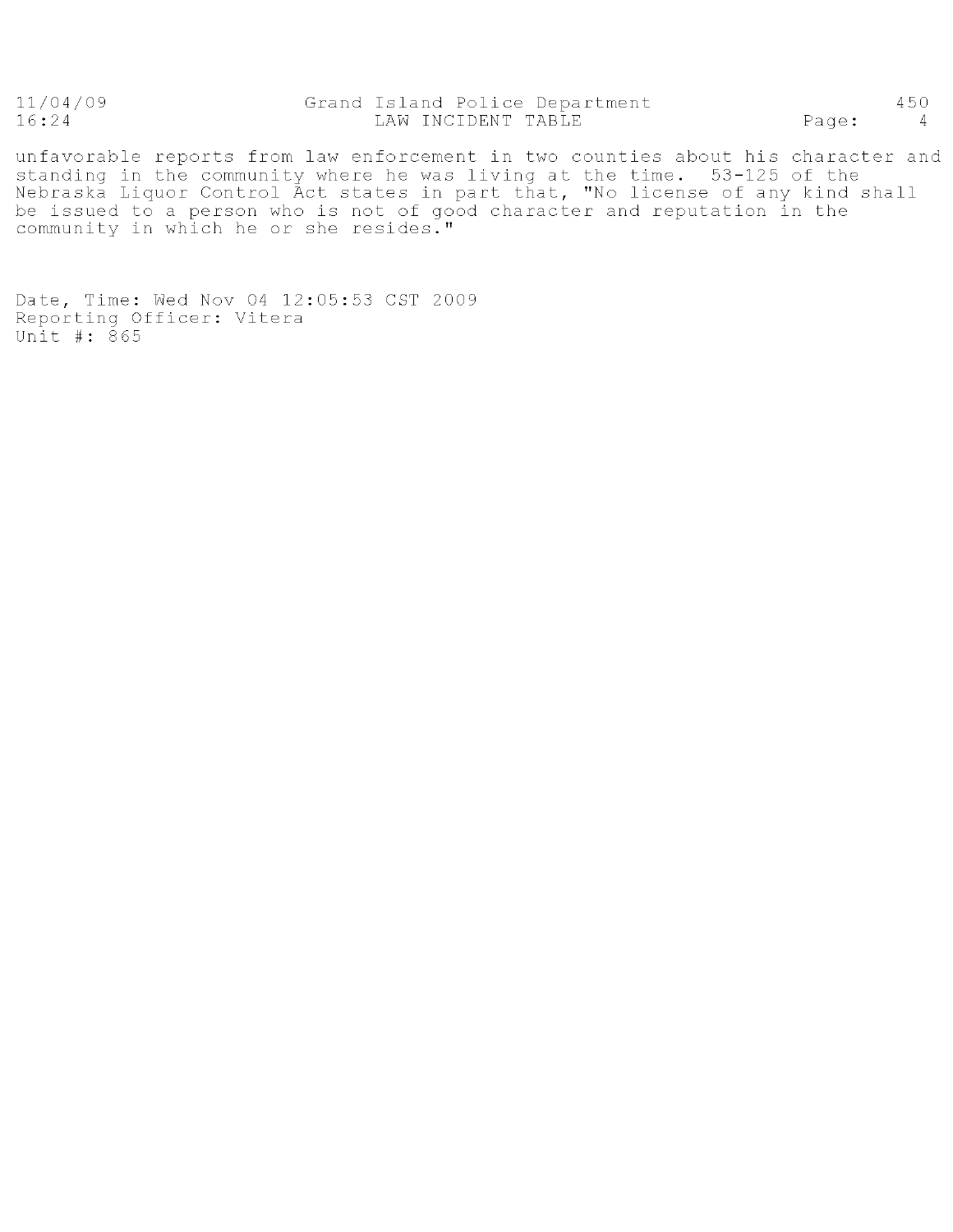

Working Together for a Better Tomorrow. Today.

October 23, 2009

**Husker Hut Attn: Jim Fox PO Box 35 Atlanta NE 68923** 

Request from James Fox dba Husker Hut, 1403 South Eddy Street, Grand Island, Nebraska for a RE: Class "I" Liquor License

Dear Mr. Fox:

A public hearing for the application of your request for a Class "I" Liquor License has been set before the City Council at 7:00 p.m., Tuesday, November 10, 2009 at City Hall, 100 East First Street, during the regular City Council session. Chapter 4, Section 4 of City Code states, "It shall be the duty of every applicant for an alcoholic liquor license, whose application is pending before the Council, to appear before the Council personally (if a partnership, at least one of the partners; and if a corporation at least one managing officer thereof) on the date of the hearing upon the propriety of granting or recommending such license, provided for by Section 53-134, R.R.S. 1943, of said Liquor Control Act, to answer such questions as may be asked him or her in determining the facts required by law and this chapter, concerning the propriety of granting such license, and a failure to so appear without reasonable excuse, shall be grounds for denying such application". During the Public Hearing, the City Clerk will ask if the applicant has any exhibits he/she would like to offer for the record. The City Clerk will then ask if there are any members of the audience who would like to speak in support of the application and any who would like to speak in opposition to the application. When there are no further comments, the Public Hearing will close. The Council will vote to approve or reject the application during the "Resolution" segment of the Council Meeting.

A copy of Chapter 4, City Code is enclosed for your reference. You need to contact the following departments and personnel for inspections and interviews two weeks prior to the hearing:

> **Building Department** Fire Department Health Department

Craig Lewis Fred Hotz Jeremy Collinson

385-5325 385-5444, ext 228 385-5175, ext 127